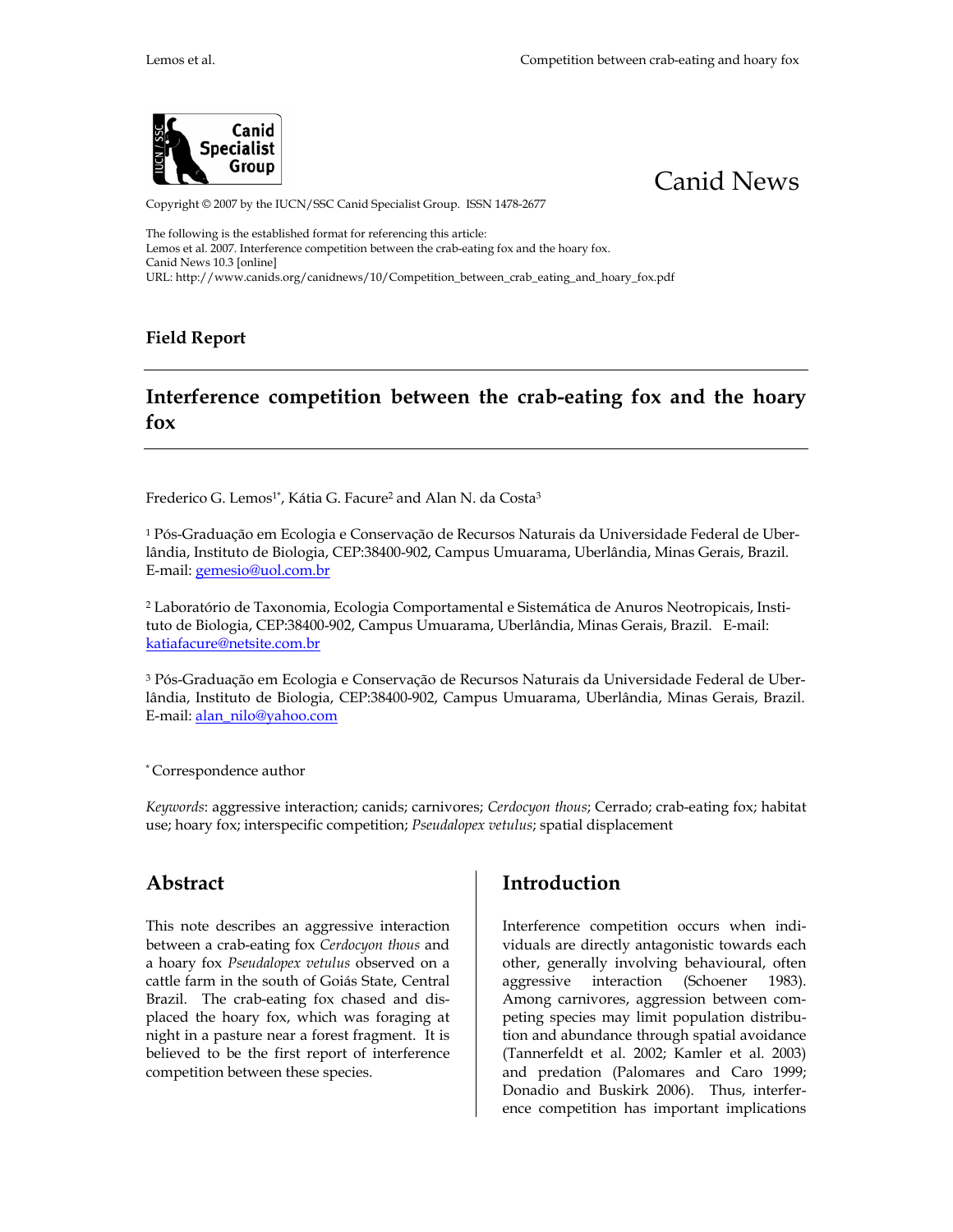for carnivore conservation and management programmes (Linnell and Strand 2000; Glen and Dickman 2005).

The crab-eating fox has a wide distribution in South America, ranging from northern Colombia and Venezuela to Paraguay, Uruguay, northern Argentina and most of Brazil (Courtenay and Maffei 2004). The hoary fox is restricted to central Brazil (Dalponte and Courtenay 2004). Although previous studies have compared resource and habitat use of these species in sympatry (Juarez and Marinho-Filho 2002; Jácomo et al. 2004), there are no data on interference competition. The objective of this paper is to describe an aggressive interaction between a crab-eating fox and a hoary fox observed in the field.

# **Methods**

Field work was conducted in September 2004 on a cattle farm in the Municipal of Cumari (18°22'S, 48°07'W), south of Goiás State, central Brazil. The 494ha farm is located in the Cerrado biome; c. 90% is covered by cultivated pasture and the other 10% by gallery forest and cerrado sensu stricto. This region has two well-defined seasons, one wet and warm from September to March, and other dry and cold from April to August (Sano and Almeida 1998).

The interaction was observed during a study into hoary fox behaviour (Lemos et al. unpublished data). The dirt roads crossing the study area were driven in a pick-up truck from 18:00 to 24:00h, searching for foxes using the head lights and a portable 40-watt spotlight. When a fox was sighted, it was followed by the observer on foot and watched with binoculars at distance in order to minimize human interference. The interaction was filmed with a camcorder (Sony Handy Cam CCDTR517, lens 18x200mm) for subsequent description and quantification of behaviours.

## **Results**

On 23 September at 23:20h, a hoary fox was found foraging in a pasture area near a forest fragment. After some minutes, two crabeating foxes arrived and one of them started to walk slowly towards the hoary fox, with its body lowered. On two occasions it stopped for a few seconds each time. When it was approximately 20m from the hoary fox, it suddenly advanced quickly towards it. The hoary fox ran away in the opposite direction. The crab-eating fox pursued the hoary fox for approximately 15m over six seconds, never getting closer than 10m from it. The crab-eating fox then returned and walked around the area where the hoary fox had been foraging, displaying piloerection of the back and tail fur. Then, it joined its co-specific and both individuals walked towards the forest fragment. The whole interaction lasted 160 seconds.

After the crab-eating foxes had moved off we searched for the hoary fox by vehicle, finding it at rest in a sitting position 300m from where the interaction had occurred. After few minutes it resumed foraging.

# **Discussion**

Our observations indicate that through interference competition, crab-eating foxes can aggressively displace hoary foxes from their feeding areas. Such types of interaction may have implications for species ecology and conservation (Linnell and Strand 2000). As observed between Arctic foxes *Alopex lagopus* and red foxes *Vulpes vulpes* (Tannerfeldt et al. 2002), and between swift foxes *V. velox* and coyotes *Canis latrans* (Kamler et al. 2003), habitat utilization by hoary foxes in the study area may have been influenced by aggressive interactions with crab-eating foxes.

Interference competition is rarely reported among South American canids and available information consists only of indirect evidence of spatial displacement and inter-specific killing. In southern Chile, chilla or grey foxes *Pseudalopex griseus* are either excluded from or avoid areas occupied by culpeo foxes *P. culpaeus* (Johnson and Franklin 1994; Jimenez et al. 1996) and in central Brazil, both hoary and crab-eating foxes are reported as being prey items of maned wolves *Chrysocyon brachyurus* (Jácomo et al. 2004; Rodrigues et al. 2007). The present study is the first report of interference competition between the crab-eating fox and the hoary fox and it may represent the first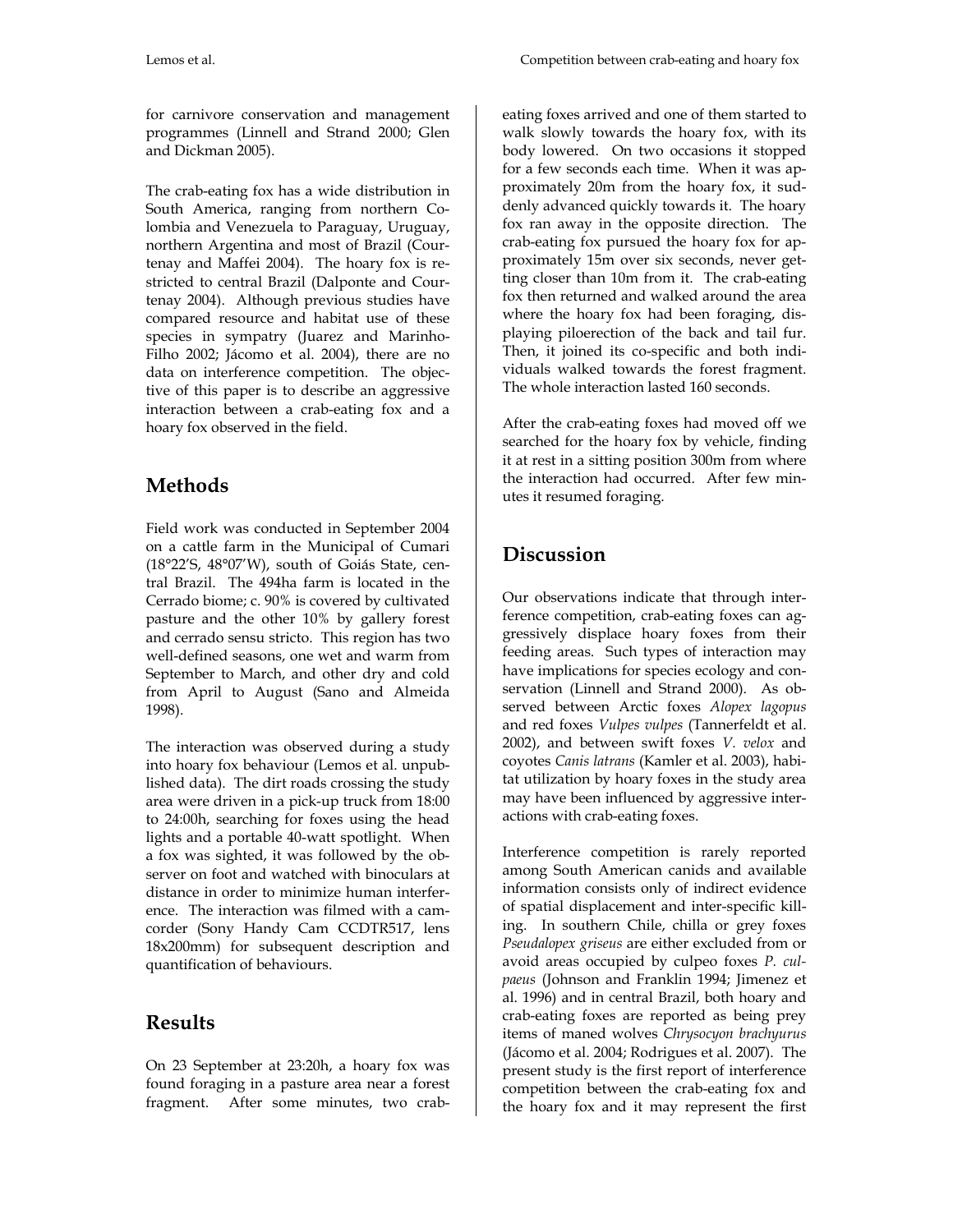report of an observation of interspecific aggression among South American canids.

Relative body size influences the intensity and direction of interference interaction between mammalian carnivores (Palomares and Caro 1999; Donadio and Buskirk 2006). Crab-eating foxes are larger (adults averaging 5.7kg (Courtenay and Maffei 2004)) and more robust than hoary foxes (adults averaging 3.4kg (Dalponte and Courtenay 2004)). The interaction described here is in agreement with the general trend observed in sympatric canids of larger species killing or displacing smaller ones. Future studies on the ecology and conservation of canids in the Cerrado biome should take into account interference competition between these species.

## **Acknowledgements**

We are grateful to Fernanda Cavalcanti Azevedo for her comments on the earlier version of this manuscript. We also thank Nilson Floriano Lemos and Elmar Sebastião de Sousa for permission to work on their farms and for providing logistical support to our team. Special thanks to the local people for helping to find the best tracks and animal signs. The Coordenação de Aperfeiçoamento de Pessoal de Nível Superior (CAPES) provided a graduate scholarship to F. G. Lemos and financial support to K. G. Facure, and FAPEMIG provided a graduate scholarship to A. N. Costa.

### **References**

Courtenay, O. and Maffei, L. 2004. Crab-eating fox *Cerdocyon thous* (Linnaeus, 1776). Pp. 32-38 in C. Sillero-Zubiri, M. Hoffmann and D. W. Macdonald (eds.), *Canids: Foxes, Wolves, Jackals and Dogs*. IUCN/SSC Canid Specialist Group. Gland, Switzerland and Cambridge, UK.

Dalponte, J. C. and Courtenay, O. 2004. Hoary fox *Pseudalopex vetulus*. Pp. 72-76 in C. Sillero-Zubiri, M. Hoffmann and D. W. Macdonald (eds.),*Canids: Foxes, Wolves, Jackals and Dogs*. IUCN/SSC Canid Specialist Group. Gland, Switzerland and Cambridge, UK.

Donadio, E. and Buskirk, S. W. 2006. Diet, morphology, and interspecific killing in Carnivora. *The American Naturalist* 167:524-536.

Glen, A. S. and Dickman, C. R. 2005. Complex interactions among mammalian carnivores in Australia, and their implications for wildlife management. *Biological Reviews* 80:387-401.

Jácomo, A. T. A., Silveira, L. and Diniz-Filho, J. A. F. 2004. Niche separation between the maned-wolf *Chrysocyon brachyurus*, crab-eatingfox *Cerdocyon thous* and the hoary-fox *Dusicyon vetulus* in the Cerrado of Central Brazil. *Journal of Zoology* 262:99-106.

Jimenez, J. E., Yañez, J. L., Tabilo, E. L. and Jaksic, F. M. 1996. Niche-complementarity of South American foxes: reanalysis and test of hypothesis. *Revista Chilena de Historia Natural* 69:113-123.

Johnson, W. E. and Franklin, W. L. 1994. Role of body size in diets of sympatric grey and culpeo foxes. *Journal of Mammalogy* 75:163-174.

Juarez, K. M. and Marinho-Filho, J. 2002. Diet, habitat use, and home ranges of sympatric canids in central Brazil. *Journal of Mammalogy* 83:925-933.

Kamler, J. F., Ballard, W. B., Gilliland, R. L. and Mote, K. 2003. Spatial relationships between swift foxes and coyotes in northwestern Texas. *Canadian Journal of Zoology* 81:168-172.

Linnell, J. D. C. and Strand, O. 2000. Interference interactions, co-existence and conservation of mammalian carnivores. *Diversity and Distributions* 6:169-176.

Palomares, F. and Caro, T. M. 1999. Interspecific killing among mammalian carnivores. *American Naturalist* 153:492-508.

Rodrigues, F. H. G., Hass, A., Lacerda, A. C. R., Grando, R. L. S. C., Bagno, M. A., Bezerra, A. M. R. and Silva, W. R. 2007. Feeding habitats of the maned wolf *Chrysocyon brachyurus* in the Brazilian Cerrado. *Mastozoologia Neotropical* 14:37-51.

Sano, S. N. and Almeida, S. P. 1998. *Cerrado: ambiente e flora*. Embrapa – CPAC, ppxii-56.